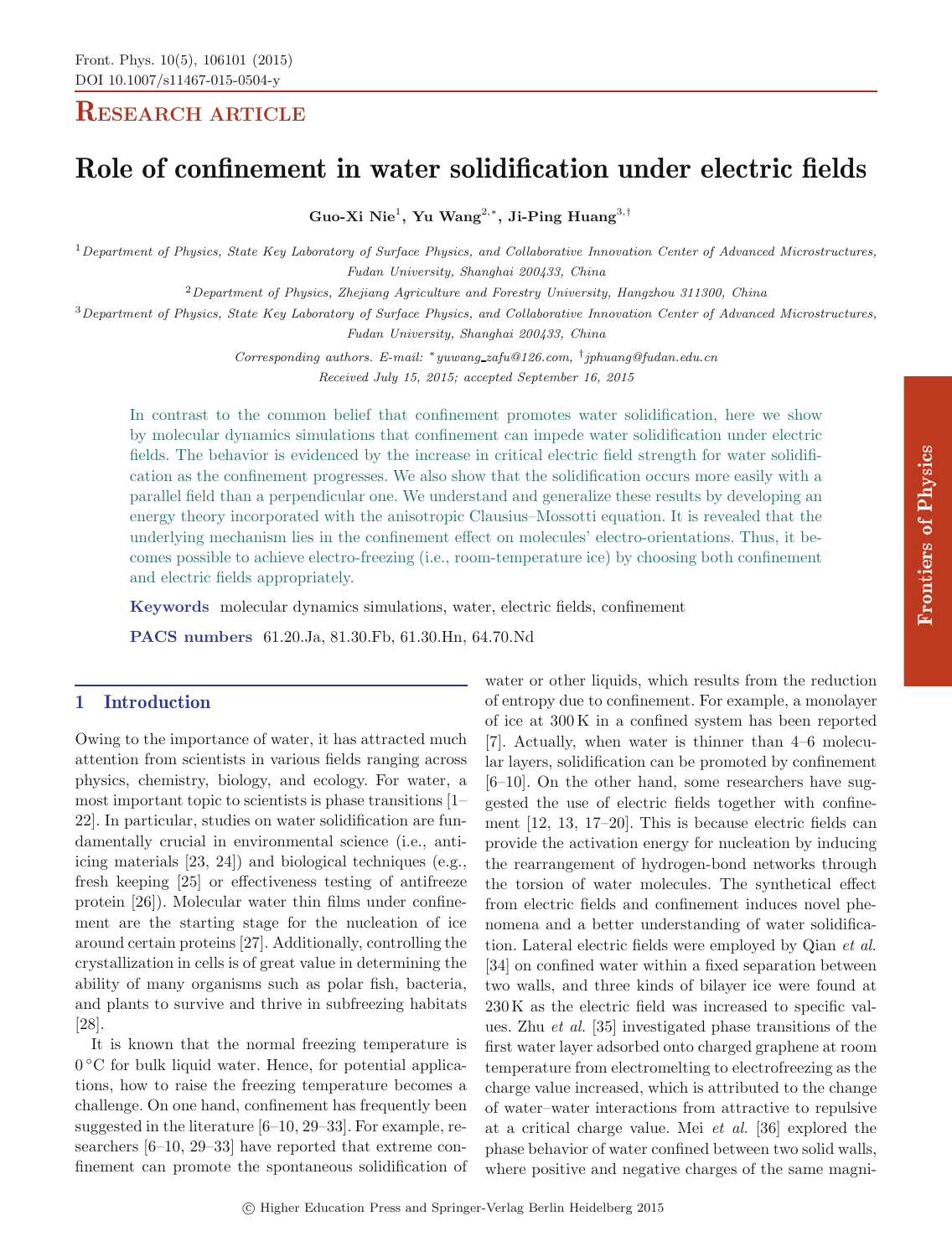tude were assigned to atoms located diagonally in neighboring hexagons. A transition between two kinds of ice was found at 240 K as surface charges were increased, and their formation was due to nanoconfinement and surface charges, respectively. Simulations [12, 13, 17, 19] and experiments [20] have helped to reveal that water between nanogaps can freeze into a solid phase with a higher freezing temperature when external electric fields are added parallel [17] or perpendicular [12, 13, 19, 20] to the two walls forming the nanogap. In other words, when the degree of confinement is fixed, the addition of external electric fields can raise the freezing temperature as expected, and a stronger field yields a higher freezing temperature due to the input of more activation energy for nucleation. However, the inverse question has never been asked. That is, when the external electric field is fixed and added to a nanogap containing water molecules with a constant number density, can an increasing degree of confinement help to raise the freezing temperature? (The reason why we specify "a constant number density" herein is that we need to focus on the pure effect of confinement by fixing the initial state of water.) Evidently, asking such an inverse question is necessary because of its academic significance and practical importance. Clearly, an intuitive answer to this question might be "YES" but our answer is "NO," which is counterintuitive indeed. To achieve our answer to the question, we resort to full-atom molecular dynamics simulations, together with an independent energy theory incorporated with the anisotropic Clausius– Mossotti equation. As a result, we found that parallel electric fields are more favorable for water solidification than perpendicular electric fields. Now let us proceed by

## **2 Molecular dynamics simulations: Methods and results**

first introducing the molecular dynamics simulations.

#### 2.1 Methods

Molecular dynamics simulation, which has been widely used for studies of water dynamics [7, 18, 19, 37–41], is adopted here. Figure 1(a) displays our simulation system containing water molecules between two parallel graphite sheets, each having an area of  $4.762 \,\mathrm{nm} \times 5.006 \,\mathrm{nm}$  within the  $XY$  plane. The distance  $(d)$  between the two sheets ranged from 1.2 to 4.4 nm, and the simulation data were collected every 0.2 nm. It is worth mentioning that the specific range of d contained the confined systems that corresponded to water films thinner than 4–6 molecular layers [42]. Note that a water film that has a thickness larger than 7–8 molecular layers behaves as bulk water

rather than confined water [42]. In our simulations, external electric fields  $(E)$  were applied along the Z or X axes and are called perpendicular or parallel electric fields accordingly. The electric field strength  $(E)$  ranged from 0 to  $50 \text{ V/mm}$ , as was adopted in previous simulations [12–14, 16, 18, 19]. In addition, according to Refs. [29–33], where the influence of confinement on liquids for field-free systems has been investigated through experiments and simulations, we also kept the number density of water molecules as a constant, 30.2 nm−3, for all our simulations in order to focus on the pure effect of confinement on electro-freezing by fixing the initial state of water molecules [14, 17, 43].

More details on simulations are introduced as follows. We chose a canonical ensemble at room temperature (300 K) by resorting to the molecular dynamics package Gromacs 4.0.7 [44, 45]. Water molecules were modeled with the extended simple point charge (SPC/E) pair potential [46], and the water–wall interactions were treated by the Lennard–Jones potential,  $V_{LJ} = 4\varepsilon \left[ \left( \frac{\sigma}{r} \right)^{12} - \left( \frac{\sigma}{r} \right)^{6} \right]$ , where  $\varepsilon$  and  $\sigma$  come from Ref. [47]. The particle-mesh Ewald method [48] was used for the electrostatic interaction; evaluation of non-bonded interactions was performed by using a twin range cutoff of 0.9 nm and 1.4 nm for the Coulombic and Lennard–Jones potentials, respectively. We also adopted the thermostat of Nosé and Hoover [49–51] with a time constant of 0.5 ps. Moreover, the periodic boundary condition was used along the X and Y directions. To avoid non-physical results, we set the size of the simulation box along the Z direction to be three times the distance between the two sheets, which is similar to the EW3DC method [52]. In our simulations, a time step of 2 fs was adopted. The simulation for each parameter set ran for 5 ns, and the last 3 ns were collected for analysis. Additionally, we considered two water molecules to form a hydrogen bond if the distance O...O is shorter than 0.35 nm and simultaneously the angle O-H...O is less than 30◦.

#### 2.2 Results and discussion

Figure 1(b) displays snapshots of the water structure in a liquid phase without  $E$  and two solid phases with  $E$  for  $d = 1.4$  nm. It is evident that cubic [12, 13] and hexagonal ice [17] were formed under the perpendicular and parallel fields, respectively. In addition, if d increases up to a value larger than 7–8 molecular layers, we confirmed that the water structures in both the perpendicular and parallel field cases were cubic ice.

Figure 2 shows the lateral diffusion coefficients of the XY coordinate plane as a function of electric field strength for systems with different d values in the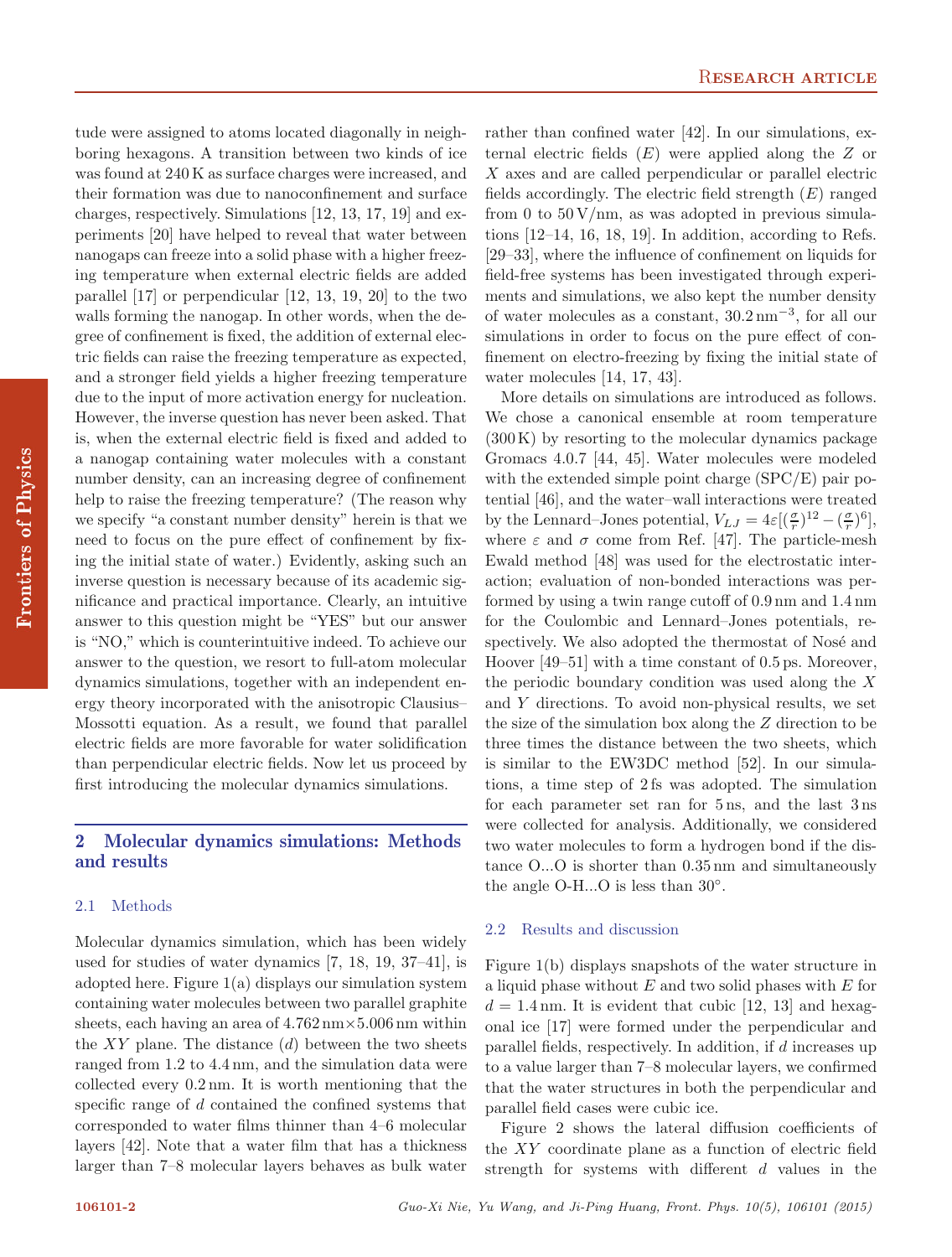

**Fig. 1 (a)** A perspective view of our simulation system with water molecules confined between two parallel graphite sheets within the *XY* plane. The distance between the two sheets is denoted by *d*; the three different atoms, H (hydrogen), O (oxygen), and C (carbon), are indicated. **(b)** Snapshots of water structure in a liquid phase (without electric field *E*) and two solid phases (with *E*), where oxygen atoms in different sublayers are indicated by different colors (red and purple). For a perpendicular (or parallel) electric field  $E = 50 \text{ V/mm}$  (or  $20 \text{ V/mm}$ ) along the *Z* (or *X*) axis, cubic ice (or hexagonal ice) is formed.

presence of perpendicular or parallel electric fields. For clarity, we focus on the critical electric field  $(E_c)$ , at which point the lateral diffusion coefficients abruptly decrease as E increases. According to the meaning of the lateral diffusion coefficients, we are allowed to consider the water to behave as a solid or liquid for  $E>E_c$  or  $E < E_c$ . Under a perpendicular field, as  $d=1.2$  nm,  $E_c$  is approximately  $38 \text{ V/mm}$ . With increasing d,  $E_c$  suddenly decreases to  $\sim$ 15 V/nm as d >2.4 nm. Some of these results agree with previous reports. For example, at room temperature, when  $d$  is approximately 1.8 nm, the critical field strength is approximately  $30 \mathrm{V/mm}$  [16], and it is between  $10-20 \text{ V/mm}$  when  $d=4.0 \text{ nm}$  [13]. However, for the parallel electric field, it only changes from  $9 \text{ V/nm}$  to  $5 \mathrm{V/nm}$  with increasing d. Here, the partial results also agree with the previous work [17].

From the two insets of Fig. 2, we find that  $E_c$  increases as d decreases, which indicates that a stronger degree of confinement makes water solidification more difficult. On the other hand, we also find that at a given value of d, the  $E_c$  values for parallel field cases [Fig. 2(b)] are always smaller than those for perpendicular field cases [Fig. 2(a)]. This indicates that parallel electric fields are more favorable for water solidification than perpendicular electric fields.

In order to understand the results obtained from Fig. 2, we further analyzed the simulation data, with a focus on the radial distribution function of water molecules, average components of the dipole moment per water molecule, and the average number of hydrogen bonds per

water molecule. Radial distribution functions (RDFs) can be used to analyze the structure of water. Liquid and solid water display different structural features in the RDF. In particular, liquid water has platforms or low-resolution-peaks in the RDF, whereas solid water or water with a crystal-like structure has spiculate peaks. The results are shown in Fig. 3. Under perpendicular electric fields  $(E_{\perp})$  [Fig. 3(a)], as  $d=1.2$  nm, where  $E_c \approx 38 \text{ V/mm}$ , water exhibits a crystal-like structure when  $E_{\perp}$  =40 V/nm, and it remains liquid when  $E_{\perp} < E_c$ ; as d=1.8 nm, where  $E_c \approx 26 \,\mathrm{V/mm}$ , a crystallike structure is found in both cases with  $E_1=30 \text{ V/nm}$ and  $40 \text{ V/mm}$ ; when  $d=3.0 \text{ nm}$ , the crystal-like structures also occur when  $E_{\perp}$  is larger than the critical electric field  $E_c \approx 18 \text{ V/mm}$ . On the other hand, Fig. 3(b) shows the RDFs for parallel electric fields  $(E_{//})$ . The results also depend on the shift of  $E_c$  values, which echoes the results shown in Fig. 3(a). Comparing Fig. 3(a) and Fig.  $3(b)$ , we find that for a small d of 1.2 nm, cubic ice and hexagonal ice are observed for the perpendicular and parallel electric fields, respectively. However, in a bulk-like case (such as  $d=3.0 \text{ nm}$ ), crystal-like structures in both systems appear to be cubic. Figure  $3(c)$  shows a further comparison. As d increases, the degree of overlapping of RDFs for both systems shows the tendency to be the same cubic structure.

When water freezes, water molecules align in an ordered manner through the rearrangement of water dipoles. First, to reveal the mechanism of water orientation for field-free systems, the absolute average molec-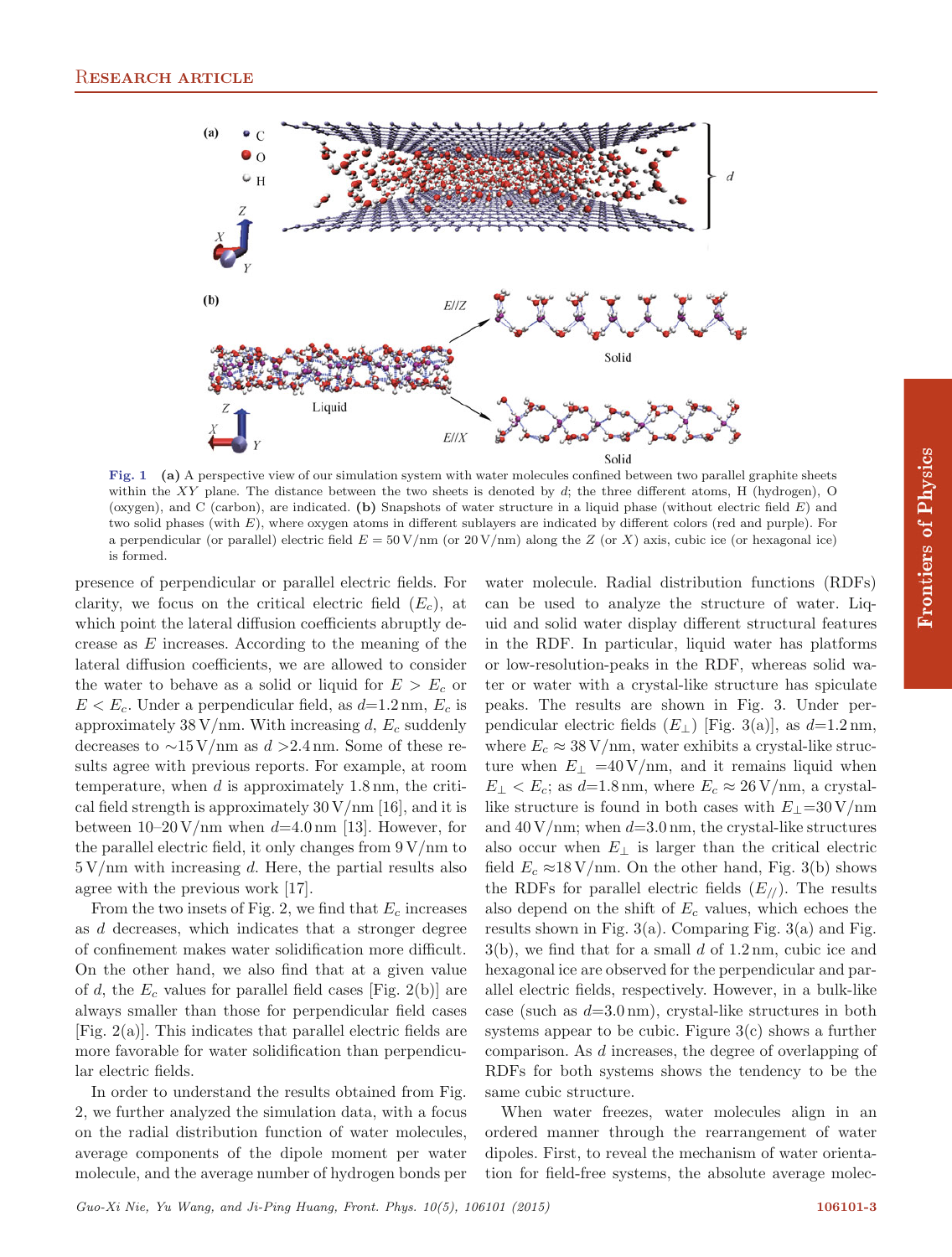

**Fig. 2** Lateral diffusion coefficients as a function of electric field strengths (*E*) for confined systems with different *d* values in the presence of (a) a perpendicular electric field and (b) a parallel electric field;  $d = 1.2, 1.4, 1.8, 2.4, 3.0,$  and  $4.4 \text{ nm}$ . The two insets in (a) and (b) show that the critical field strength, *Ec*, increases as *d* decreases. Note that the scales of *E* are different in (a) and (b).



**Fig. 3** Radial distribution function (RDF) of water molecules for *d*=1.2, 1.8, and 3.0 nm **(a)** under perpendicular electric fields  $(E_{\perp})$  of 0, 20, 30, and 40 V/nm and (b) parallel electric fields  $(E_{//})$  of 0, 6, 9, and 20 V/nm. (c) Comparison between the RDFs for the two systems with  $E_{\perp} = 40 \text{ V/nm}$  and  $E_{\parallel}/=20 \text{ V/nm}$ . The two systems have close lateral diffusion coefficients (*D*).

ular dipole moments  $(P)$  along the X, Y, and Z directions  $(P_X, P_Y, \text{ and } P_Z)$  are calculated respectively.  $P_n = \left(\sum_{i=1}^N |p_{in}|\right)/N, n = X, Y, Z$ , where p is the dipole moment of each water molecule and  $N$  is the number of water molecules in each system. It should be noticed that

 $P_X$ ,  $P_Y$ , and  $P_Z$  exclude the offset of dipole moments along inverse directions in order to present the dipolar orientation preference among the three axes. The results are shown in Fig. 4(a).  $P_X$  and  $P_Y$ , which are parallel to the walls, are almost same, but they are larger than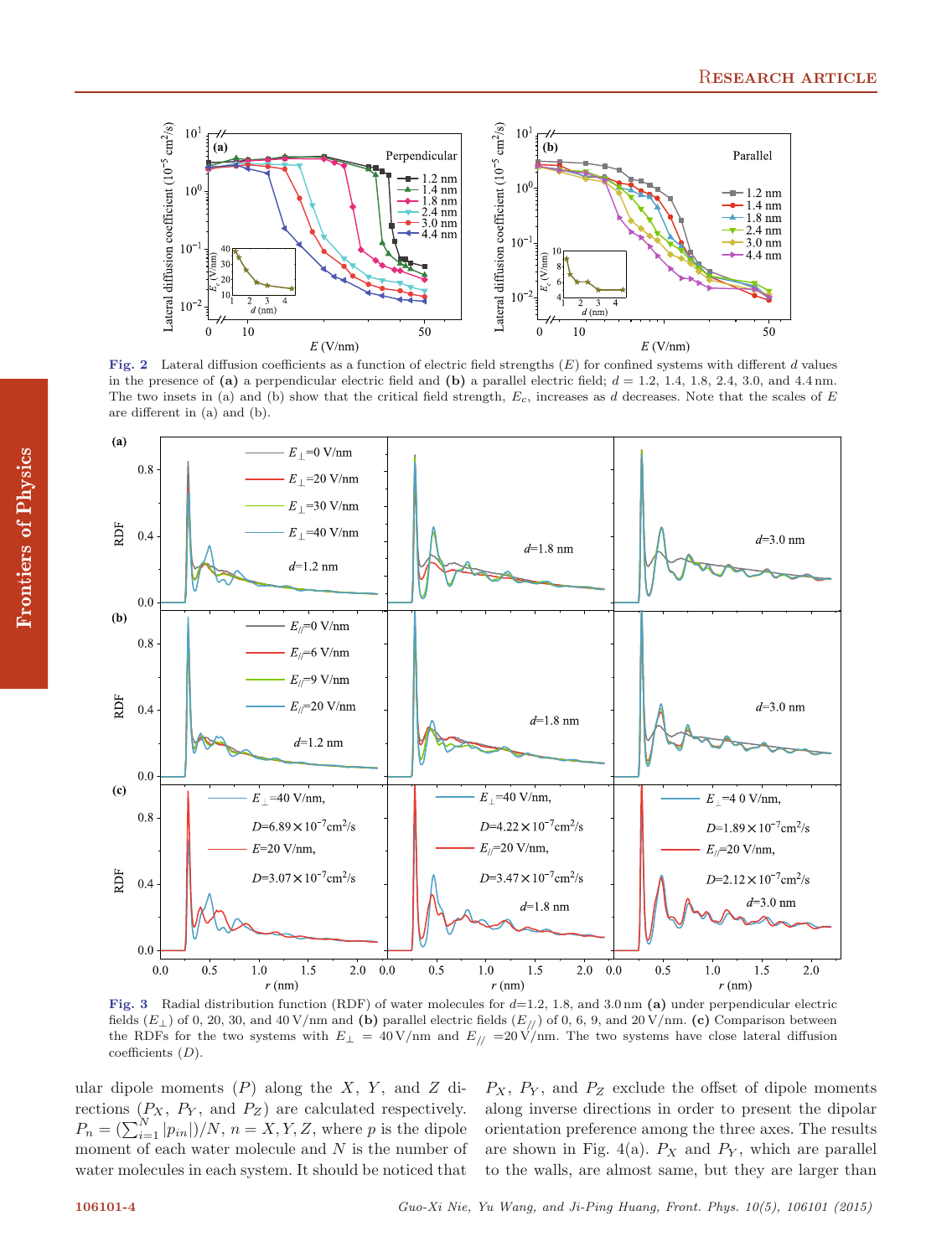$P_Z$ . This is because the walls break the hydrogen bonds along the Z direction. Additionally, as d increases, water tends to be isotropic since the three components along the  $X$ ,  $Y$ , and  $Z$  directions tend to be close to each other. If we add an external electric field, the structure of water should be changed due to the reorientation of water dipoles, thus yielding new structures. In Fig. 4(b), as the perpendicular electric field  $E$  increases,  $P_Z$  gradually exceeds  $P_X$  and  $P_Y$ . Moreover, the smaller d is, the more difficult  $P_X$  and  $P_Y$  are overstepped by  $P_Z$ . Under a parallel electric field  $E, P_X$  increases fast, whereas  $P_Y$ and  $P_Z$  decrease and become close to each other. These results are shown in Fig. 4(c).

On the other hand, to find the degree of molecular dipoles' uniform orientation under various E values in each system, we calculated the average molecular dipole moments along the  $Z(Q_Z)$  or  $X(Q_X)$  direction as a function of perpendicular or parallel electric fields for different d values according to  $Q_k = (\sum_{i=1}^N p_{ik})/N$ , where



**Fig. 4** Average components of the dipole moment per water molecule in absolute value along the *X*, *Y* , and *Z* directions as a function of (a) *d* for  $E = 0 \text{ V/mm}$ , (b) perpendicular field strength for various *d* values, and **(c)** parallel field strength for various *d* values. Note that the black and red curves in (b) are overlapped.

 $k = X, Z$ ; see Fig. 5. Note that  $Q_Z$  and  $Q_X$  include the offset of molecular dipole moments along the inverse directions. It is obvious that with increasing  $E$ , the average molecular dipole moments in all systems increase and then converge. This implies that as  $E$  strengthens, the consistent degree of dipolar orientation increases and reaches a threshold after E reaches specific values. However, such a consistent degree of dipolar orientation under parallel electric fields occurs more easily than those with perpendicular ones because weaker electric fields are required. Moreover, water dipoles at smaller d values are rotated more laboriously than those at larger d values for the same perpendicular or parallel electric field strength. In general, Fig. 5 shows that the more a confined system impedes the molecular structure being rearranged, the stronger  $E_c$  is needed. This helps to understand Fig. 2.

Another important step for water solidification is the rebuilding of the hydrogen-bond network. Therefore, the average number of hydrogen bonds per water molecule under different field strengths for systems with perpendicular or parallel electric fields was calculated, and the results are graphed in Fig. 6. Generally, in each system, as  $E$  increases, the number of hydrogen bonds initially decreases; it then increases and converges. Here, the electric field at which the number of hydrogen bonds starts to increase corresponds to the critical electric field adopted in the main text. When the electric field  $E$  is relatively small  $(E < E<sub>c</sub>)$ , it helps to rotate water dipoles, breaking the original hydrogen-bond network. However, it is not strong enough to rebuild a new network, so the number of hydrogen bonds decreases. When the electric field increases further, a new hydrogen-bond network is established gradually, and the solidification of water begins to appear.

In general, the underlying mechanism lies in the fact that water dipoles prefer to be parallel to walls without E. Owing to this preference of orientation, for field-free systems, a strong degree of confinement can promote an orderly alignment of molecular dipoles, thus helping solidification to occur. However, when an external electric field is applied, water dipoles tend to be directed along the direction of  $E$ . Furthermore, in the case of a stronger degree of confinement, it becomes more difficult to rotate water dipoles, which causes the inverse correlation between  $E_c$  and d observed in Fig. 2.

Accordingly, since water dipoles tend to be parallel to walls without  $E$ , it requires more energy for the perpendicular electric field than for the parallel electric field to make solidification occur. Thus, parallel electric fields are more favorable for water solidification than perpendicular electric fields. Such analysis is consistent and can be used to explain Fig. 2. However, this analysis is based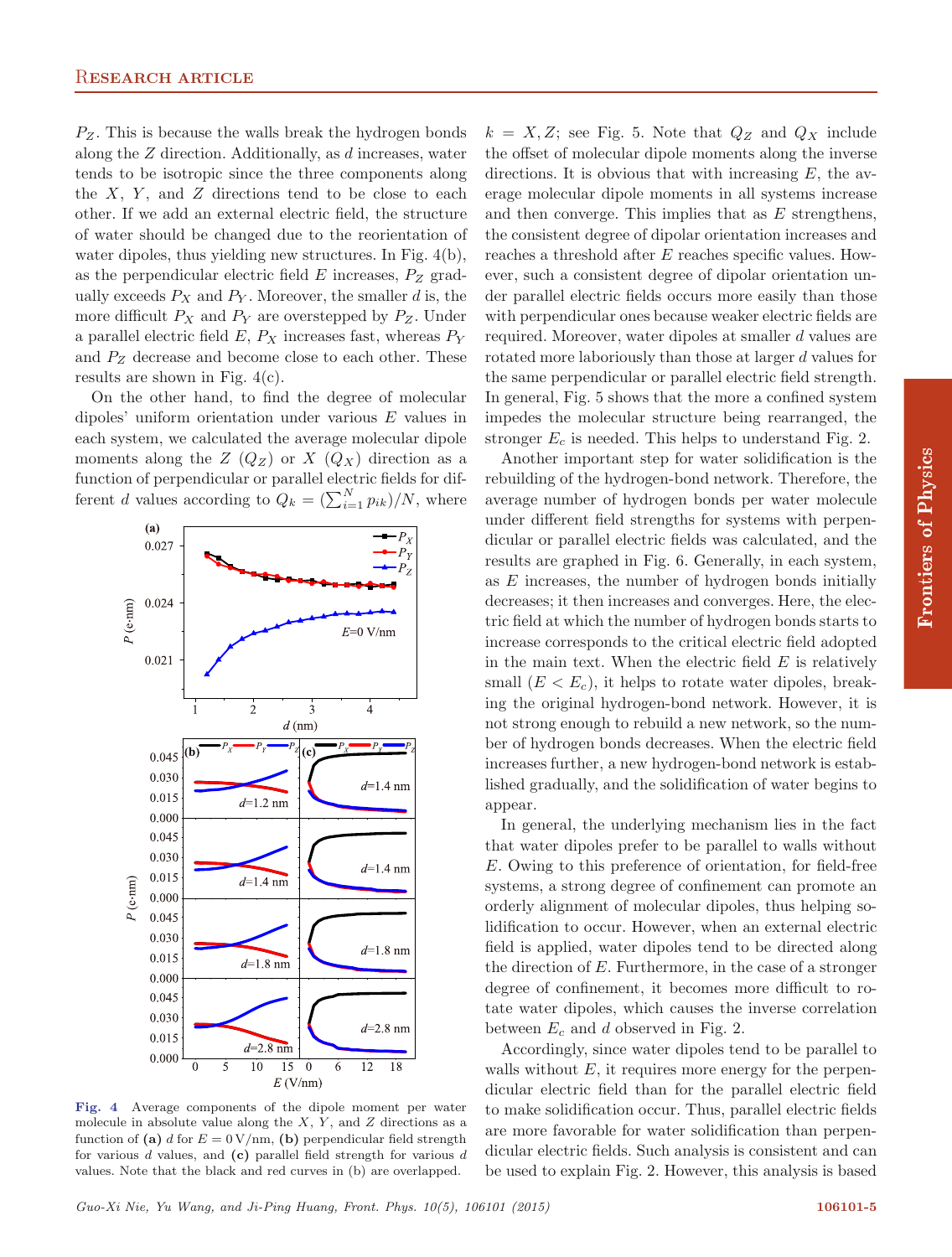

**Fig. 5** (a) Average *Z*-directed component of the dipole moment per water molecule,  $Q_Z$ , for  $d = 1.2-4.4$  nm versus perpendicular electric fields (along the *Z* axis); **(b)** Average *X*-directed component of the dipole moment per water molecule,  $Q_X$ , for  $d = 1.2-4.4$  nm versus parallel electric fields (along the *X* axis). Note that the range of electric fields is different in (a) and (b).



**Fig. 6** Average number of hydrogen bonds per water molecule as a function of  $(a)$  perpendicular electric fields  $(0-50 \text{ V/mm})$  and **(b)** parallel electric fields (1–15 V/nm).

on the simulation data only. Thus, we are in a position to develop an independent energy theory for understanding and generalizing the above simulation results. Here the wording "generalizing" means that the theory presented below is independent of both the specific water model and the specific graphite sheets that were adopted for conducting the above simulations.

## **3 Energy theory incorporated with the anisotropic Clausius–Mossotti equation: Comparison with simulation results**

According to the above simulations, we have drawn two key conclusions: one is that confinement can impede water solidification in the presence of an external electric field; the other is that water solidification occurs more easily with a parallel electric field than with a perpendicular one. In the preceding section, in order to understand the two conclusions, we have analyzed the simulation data by plotting Figs. 3–6. Nevertheless, in order to understand and generalize the simulation results, we feel obligated to develop an independent theory as follows.

Let us start by considering the electrostatic energy density, namely, the volume-averaged electrostatic energy  $(U)$  for the whole confined system in the presence of an external electric field E,

$$
U = \frac{1}{2} \varepsilon_w E^2,\tag{1}
$$

where  $\varepsilon_w$  is the effective dielectric constant of water molecules confined between the two walls. On the other hand, the electrostatic energy density  $(U_n)$  for the same system without water molecules is given by

$$
U_v = \frac{1}{2} \varepsilon_v E^2,\tag{2}
$$

where  $\varepsilon_v$  is the dielectric constant of a vacuum. Clearly, the difference between U and  $U_v$ ,  $\Delta U = U - U_v$ , represents the volume-averaged electrostatic energy stored by the water molecules only.

$$
\Delta U = \frac{1}{2} (\varepsilon_w - \varepsilon_v) E^2.
$$
\n(3)

The substitution of  $E = 0 \text{ V/mm}$  into Eq. (3) yields  $\Delta U = 0$ , which corresponds to the fact that the water molecules are distributed randomly due to the lack of external electric field. On the other hand, when  $E \neq 0$ V/nm, Eq. (3) leads to  $\Delta U \neq 0$ , indicating that the water molecules tend to be directed along the direction of  $E$ and become closer. This process is just the signal of solidification resulting from the input of electrostatic energy. In other words, the solidification of water molecules is equivalent to the process of storing the electrostatic energy in the water molecules. Namely, larger  $\Delta U$  causes a higher degree of solidification of water molecules in the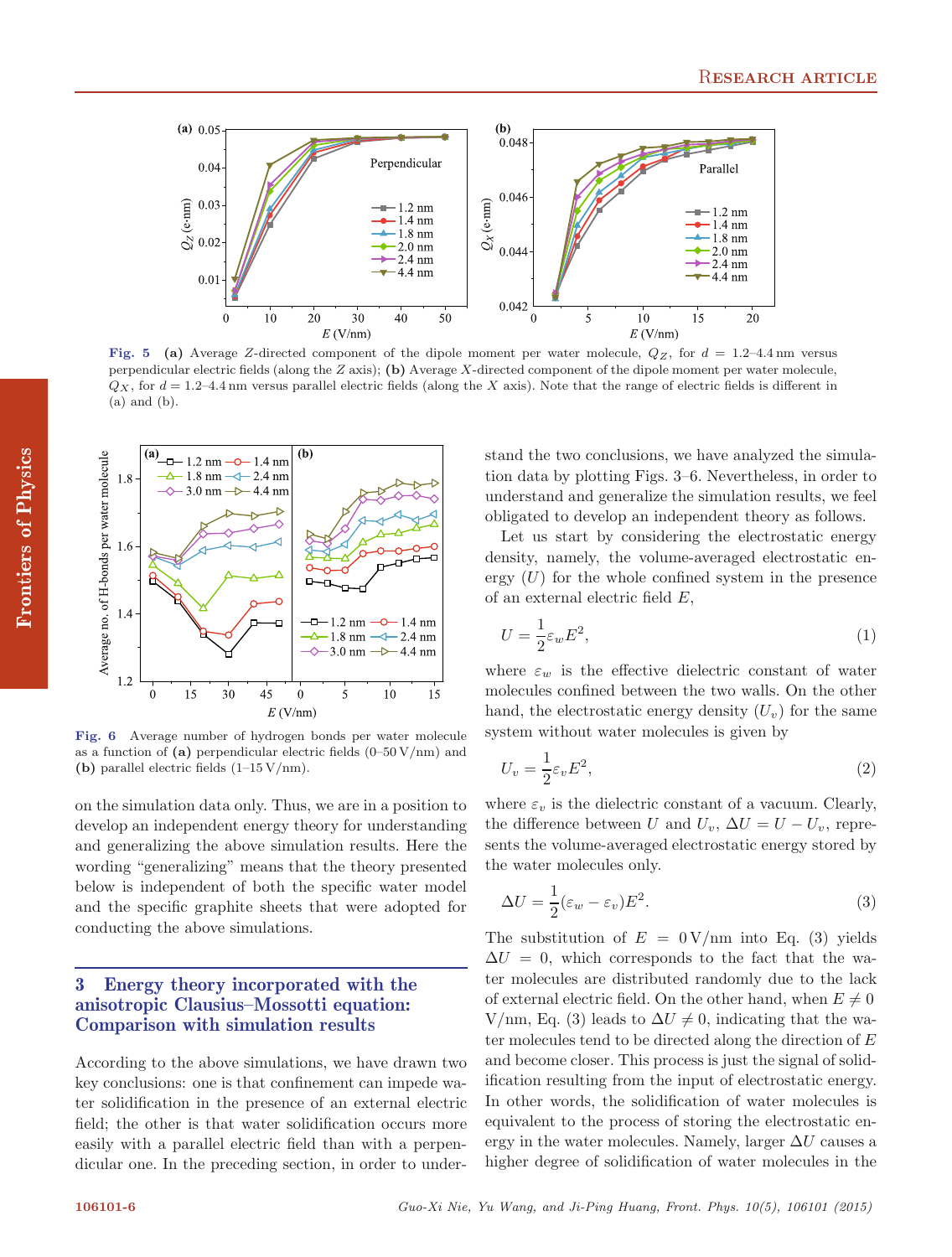confined system. Next, in order to calculate  $\Delta U$  in Eq. (3), we must first determine the term,  $\varepsilon_w - \varepsilon_v$ . For this purpose, we resort to the anisotropic Clausius–Mossotti equation [53–55].

$$
\frac{g_L(\varepsilon_w - \varepsilon_v)}{\varepsilon_v + g_L(\varepsilon_w - \varepsilon_v)} = \frac{4\pi}{3} N_1 \left( \alpha + \frac{p^2}{3k_B T} \right),\tag{4}
$$

where  $N_1$  is the number density of water molecules, which is constant for different systems with different  $d$ values throughout this work,  $\alpha$  the polarizability, p the permanent electric dipole moment of a water molecule,  $k_B$  the Boltzmann constant, and T the absolute temperature. In Eq.  $(4)$ ,  $g<sub>L</sub>$  is the local field factor [56–58], which is used to measure the degree of structural anisotropy resulting from the formation of molecular chains caused by the external electric field  $E$ . Within the chain, the permanent dipole moment of each water molecule tends to be directed along the direction of  $E$ , as required by the interaction between the dipole moment and  $E. g<sub>L</sub>$  can be given by [56, 57]

$$
g_L = \frac{1}{1 - \rho^2} + \frac{\rho}{(\rho^2 - 1)^{3/2}} \ln(\rho + \sqrt{\rho^2 - 1}).
$$
 (5)

Here  $\rho$ (> 1) is the ratio between the averaged length (l) of water chains and the diameter of a water molecule  $(d_w = 0.4 \text{ nm})$ . In particular,  $\rho = 1$  corresponds to  $g_L = 1/3$ , an isotropic case where water molecules are randomly distributed due to the lack of external electric field  $(E = 0 \text{ V/mm})$ . Because the chain cannot be perfectly straight and the water molecules cannot be perfectly touching within the chain (due to thermal motion), the value of  $\rho$  could be a non-integer, satisfying  $\rho \geqslant 1$ . For the perpendicular field case, water chains are along the Z axis and  $l \approx d$ . According to the definition of  $\rho$ , we may estimate  $\rho$  by using  $\rho = d/d_w$  for different d values. For example,  $d = 4.4$  nm yields  $\rho = 11$  in Fig. 7. For the parallel field case, water chains are along the  $X$ axis. To achieve qualitative results, the actual value of  $\rho$ is not necessary, but  $\rho$  must satisfy three requirements: (i) Because our system is confined along the Z axis but open along the X and Y axes,  $l \gg d$ . Then, the lowest value of  $\rho$  must be larger than the maximum value obtained for the perpendicular field case, 11; (ii) The confinement impedes the reorientation of water dipoles induced by electric fields, so with a smaller  $d$ , the confinement is stronger and tends to break the field-directed water chains. Thus,  $\rho$  will increase as d becomes larger; (iii) It will not increase as much as that in the perpendicular case because the number density of water molecules is constant in our systems. To qualitatively understand the simulation results, we assume that  $\rho$  increases from 12 to 14 as d increases from 1.2 nm to 4.4 nm in Fig. 7.



**Fig. 7**  $\Delta U$  as a function of *d* for the confined systems under perpendicular electric fields  $(E_{\perp})$  or parallel electric fields  $(E_{//})$ , which is calculated according to Eq. (7). Two horizontal dashed lines and one vertical dashed line are indicated for comparison. Points A–G represent the intersection points.

According to Eq. (4), we obtain

$$
\varepsilon_w - \varepsilon_v = \frac{\frac{4\pi}{3} N_1 (\alpha + \frac{p^2}{3k_B T}) \varepsilon_v}{[1 - \frac{4\pi}{3} N_1 (\alpha + \frac{p^2}{3k_B T})] g_L} \equiv \frac{\beta}{g_L}.
$$
 (6)

Here,  $\beta$  denotes a positive constant. By substituting Eq.  $(6)$  into Eq.  $(3)$ , we obtain

$$
\Delta U = \frac{1}{2} \frac{\beta}{g_L} E^2. \tag{7}
$$

Based on Eq. (7), we performed numerical calculations; see Fig. 7, which shows the effect of different electric fields on  $\Delta U$  for both perpendicular and parallel field cases. It is evident that  $\Delta U$  decreases as d decreases in both cases. That is, for a smaller d, namely, a higher degree of confinement, the volume-averaged electrostatic energy stored by water molecules is smaller. In particular, for parallel field cases, points A–C represent three systems with increasing  $d$  but decreasing  $E$  in order, which, however, correspond to the same  $\Delta U$ . They show that a stronger external field strength is needed for a narrower space to reach the same electrostatic energy (i.e., the same degree of solidification). The behavior also holds for perpendicular field systems (see points D–F). This fact shows that the confinement can impede solidification under specific external electric fields. On the other hand, comparing points C and G, we find that with the same  $E$  and  $d$ , the system with a parallel external electric field has a higher electrostatic energy density, which results in easier solidification for parallel field systems than for perpendicular field systems.

So far, the two conclusions obtained from our molecular dynamics simulations have been well understood and generalized by using the energy theory based on the anisotropic Clausius–Mossotti equation.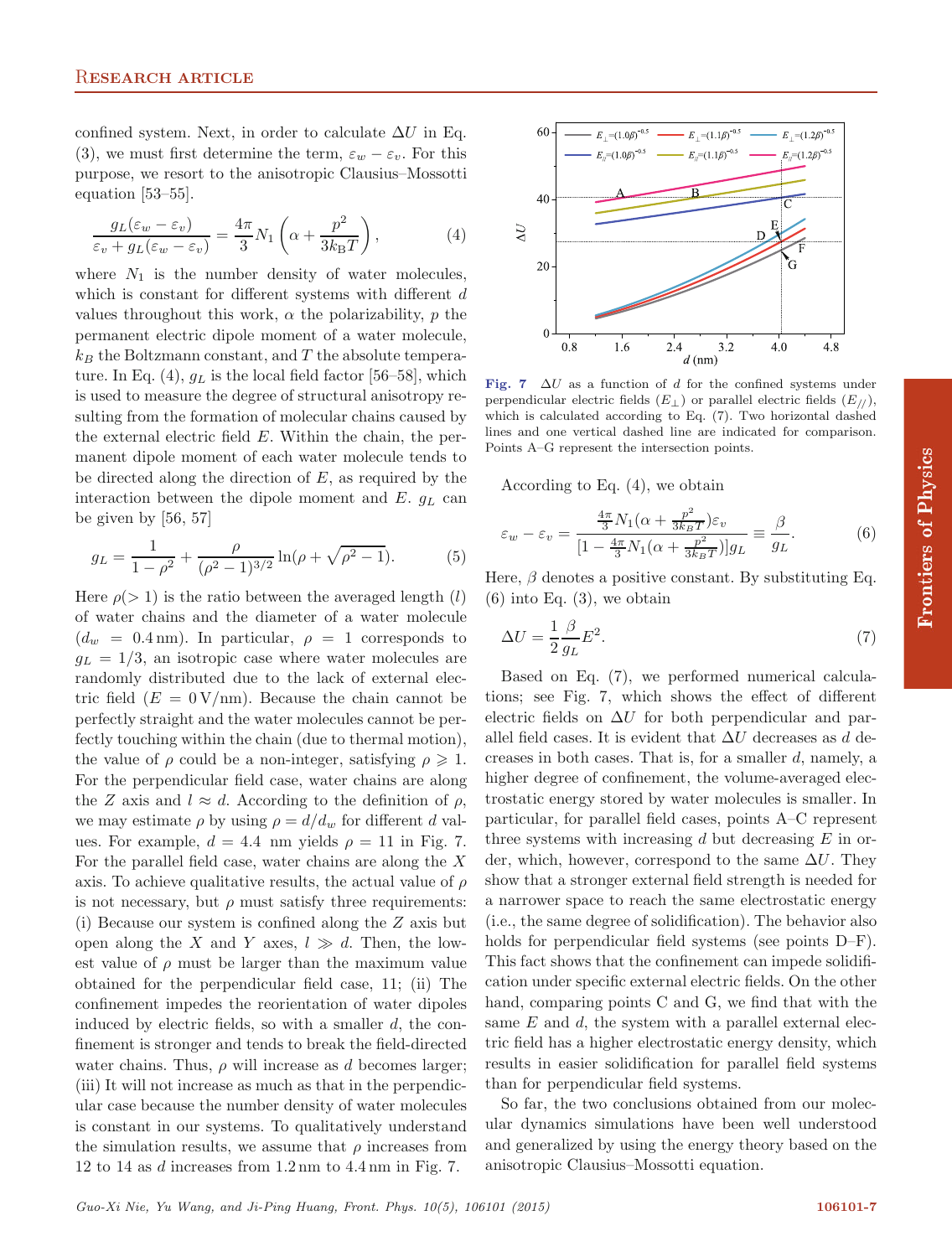### **4 Conclusions**

We have performed full-atom molecular dynamics simulations for water molecules within the nano-gap formed by two graphite sheets at room temperature and have drawn the following conclusions. Confinement at the nano-scale can impede water solidification in the case of external electric fields; this result is in contrast to the common knowledge that confinement promotes water solidification. In addition, water solidification occurs more easily with a parallel electric field than with a perpendicular one.

The simulation results have been well understood and generalized by developing the energy theory based on the anisotropic Clausius–Mossotti equation. As revealed by us, the general mechanism originates from the effect of the confinement of the walls on the electro-orientations of the water molecules. Thus, it becomes possible to achieve various kinds of electro-freezing (such as roomtemperature ice) or electro-melting by choosing confinement and electric fields appropriately.

**Acknowledgements** We acknowledge the financial support by the National Natural Science Foundation of China under Grant Nos. 11222544 and 11304284 (Y. Wang), the Fok Ying Tung Education Foundation under Grant No. 131008, the Program for New Century Excellent Talents in University (Grant No. NCET-12- 0121), and the CNKBRSF under Grant No. 2011CB922004. The computational resources utilized in this research were provided by Shanghai Supercomputer Center.

## **References**

- 1. A. Cupane, M. Fomina, I. Piazza, J. Peters, and G. Schiro, Experimental evidence for a liquid-liquid crossover in deeply cooled confined water, *Phys. Rev. Lett.* 113(21), 215701 (2014)
- 2. A. G. Marín, O. R. Enriquez, P. Brunet, P. Colinet, and J. H. Snoeijer, Universality of tip singularity formation in freezing water drops, *Phys. Rev. Lett.* 113(5), 054301 (2014)
- 3. Z. Wang, K. H. Liu, P. S. Le, M. D. Li, W. S. Chiang, J. B. Leão, J. R. D. Copley, M. Tyagi, A. Podlesnyak, A. I. Kolesnikov, C.Y. Mou, and S. H. Chen, Boson peak in deeply cooled confined water: A possible way to explore the existence of the liquid-to-liquid transition in water, *Phys. Rev. Lett.* 112(23), 237802 (2014)
- 4. W. J. Cho, J. Kim, J. Lee, T. Keyes, J. E. Straub, and K. S. Kim, Limit of metastability for liquid and vapor phases of water, *Phys. Rev. Lett.* 112(15), 157802 (2014)
- 5. K. Raghavan, K. Foster, K. Motakabbir, and M. Berkowitz, Structure and dynamics of water at the pt(111) interface: Molecular dynamics study, *J. Chem. Phys.* 94(3), 2110 (1991)
- 6. P. A. Thompson, G. S. Grest, and M. O. Robbins, Phase

transitions and universal dynamics in confined films, *Phys. Rev. Lett.* 68(23), 3448 (1992)

- 7. R. Zangi and A. E. Mark, Monolayer ice, *Phys. Rev. Lett.* 91(2), 025502 (2003)
- 8. R. Zangi and A. E. Mark, Bilayer ice and alternate liquid phases of confined water, *J. Chem. Phys.* 119(3), 1694 (2003)
- 9. K. Koga and H. Tanaka, Phase diagram of water between hydrophobic surfaces, *J. Chem. Phys.* 122(10), 104711 (2005)
- 10. K. B. Jinesh and J. W. M. Frenken, Experimental evidence for ice formation at room temperature, *Phys. Rev. Lett.* 101(3), 036101 (2008)
- 11. I. M. Svishchev and P. G. Kusalik, Crystallization of liquid water in a molecular dynamics simulation, *Phys. Rev. Lett.* 73(7), 975 (1994)
- 12. X. Xia and M. L. Berkowitz, Electric-field induced restructuring of water at a platinum-water interface: A molecular dynamics computer simulation, *Phys. Rev. Lett.* 74(16), 3193 (1995)
- 13. X. Xia, L. Perera, U. Essmann, and M. L. Berkowitz, The structure of water at platinum/water interfaces molecular dynamics computer simulations, *Surf. Sci.* 335(1-3), 401 (1995)
- 14. I. M. Svishchev and P. G. Kusalik, Electrofreezing of liquid water: A microscopic perspective, *J. Am. Chem. Soc.* 118(3), 649 (1996)
- 15. I. Borzsák and P. T. Cummings, Electrofreezing of water in molecular dynamics simulation accelerated by oscillatory shear, *Phys. Rev. E* 56(6), R6279 (1997)
- 16. G. Sutmann, Structure formation and dynamics of water in strong external electric fields, *J. Electroanal. Chem.* 450(2), 289 (1998)
- 17. R. Zangi and A. E. Mark, Electrofreezing of confined water, *J. Chem. Phys.* 120(15), 7123 (2004)
- 18. X. Hu, N. Elghobashi-Meinhardt, D. Gembris, and J. C. Smith, Response of water to electric fields at temperatures below the glass transition: A molecular dynamics analysis, *J. Chem. Phys.* 135(13), 134507 (2011)
- 19. H. Qiu and W. L. Guo, Electromelting of confined monolayer ice, *Phys. Rev. Lett.* 110(19), 195701 (2013)
- 20. E. M. Choi, Y. H. Yoon, S. Lee, and H. Kang, Freezing transition of interfacial water at room temperature under electric fields, *Phys. Rev. Lett.* 95(8), 085701 (2005)
- 21. D. L. Scovell, T. D. Pinkerton, V. K. Medvedev, and E. M. Stuve, Phase transitions in vapordeposited water under the influence of high surface electric fields, *Surf. Sci.* 457(3), 365 (2000)
- 22. G. Chen, P. Tan, S. Chen, J. P. Huang, W. Wen, and L. Xu, Coalescence of pickering emulsion droplets induced by an electric field, *Phys. Rev. Lett.* 110(6), 064502 (2013)
- 23. P. Kim, T. S. Wong, J. Alvarenga, M. J. Kreder, W. E. Adorno-Martinez, and J. Aizenberg, Liquid-infused nanostructured surfaces with extreme anti-ice and anti-frost performance, *ACS Nano* 6(8), 6569 (2012)